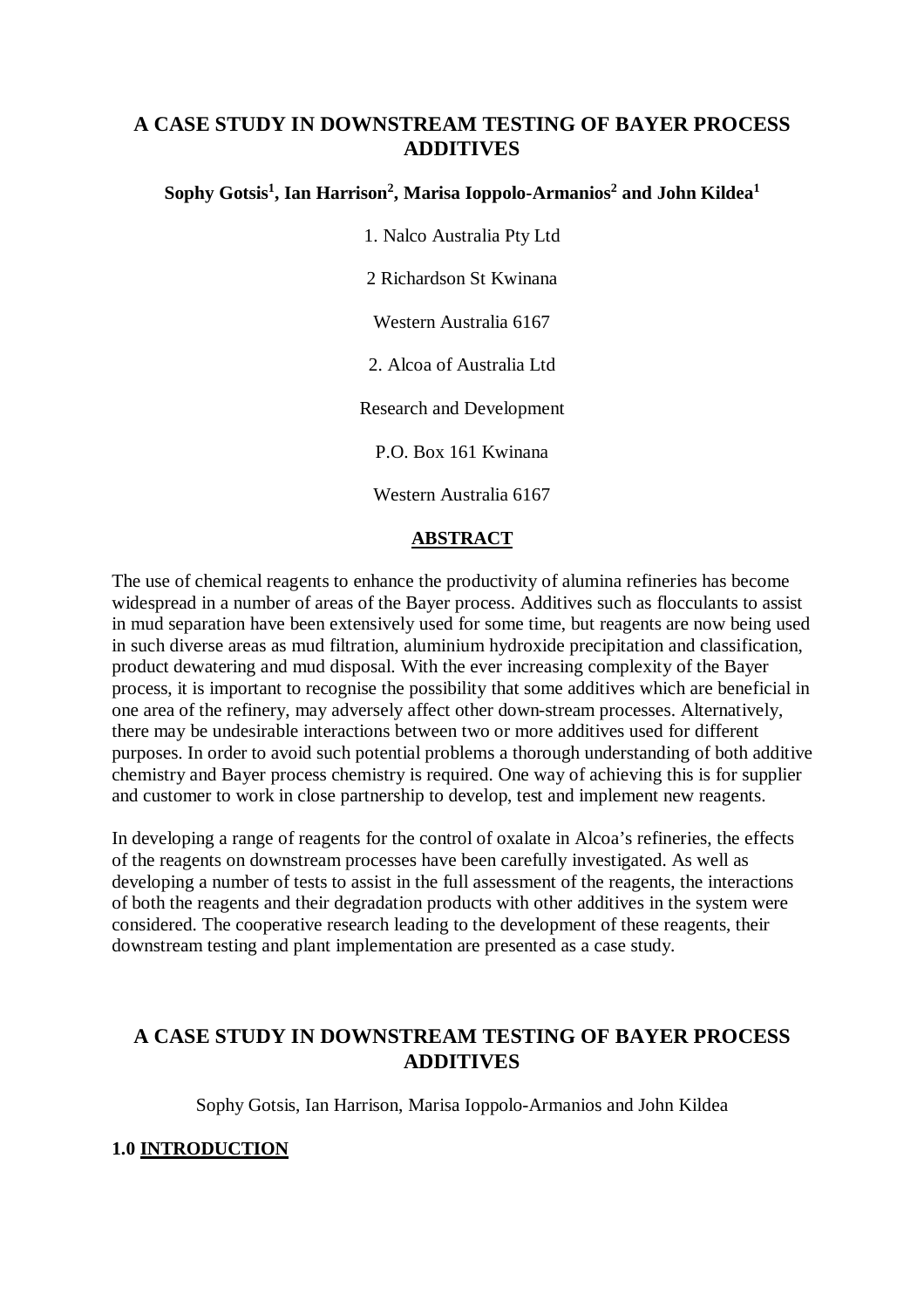The use of chemical reagents to enhance the productivity of alumina refineries has become routine in a number of areas of the Bayer process. The use of synthetic flocculants has been part of the operation of many refineries for more than two decades and the use of additives to improve the efficiency of other unit operations is becoming more widespread. In an effort to maximise productivity many plants are pushing for greater efficiency from existing plant capital and the use of chemical additives is seen as a simple way of achieving this end. However, the possible impact of additives on the downstream operations of the Bayer process must be duly considered so as to minimise risk to plant operations. The effects of downstream impacts for some additives are well known and have been previously documented [Owen *et al*, 1991; Graham and Davies, 1988]. While a product may have a favourable impact in one part of the plant it is imperative that no detrimental effects are observed if the same product enters a downstream process. Therefore proper implementation of a new chemical program requires that not only should product addition result in the desired process benefits, but that it should also NOT impact in any detrimental way on other parts of the process. In the implementation of new oxalate stabiliser technology in Alcoa's Western Australian refineries we have come across a number of interesting and difficult problems which were not predicted in standard laboratory tests. In light of this, a number of developments in the testing of a new product have been introduced.

The development of an effective liquor oxalate stabiliser has been the subject of joint research by Alcoa of Australia and the Nalco Chemical Company over a number of years. The outcome of this work has been the successful development of a reagent based on quaternary ammonium compounds which can effectively inhibit oxalate precipitation in the Bayer hydrate precipitation circuit at very low doses [Farquharson *et al*, 1995a, 1995b, 1996]. Laboratory testing of a variety of quaternary amine compounds initially focussed on, (a) identifying the best stabiliser under a variety of process conditions and (b) the impact of such materials on a number of downstream processes. Some of the conclusions obtained from this initial work include:

> (a) The oxalate stabiliser reagent is effective over a range of process and slurry conditions including temperature, liquor concentration and hydrate solid concentrations, which may be experienced in plant precipitation circuits.

(b) The active component of the stabiliser is "neutralised" by degradation at high temperatures to give an inert by-product which has no stabilising activity.

(c) The stabiliser has no negative impact on trihydrate particle sizing or yield and the reagent does not partition preferentially to the hydrate in the hydrate precipitation circuit.

These conclusions are the result of substantial downstream testwork, some of which is beyond what was regarded as standard testing for a new reagent. Despite the care taken in the downstream testing, a number of unforeseen and significant problems have developed as a result of implementation of this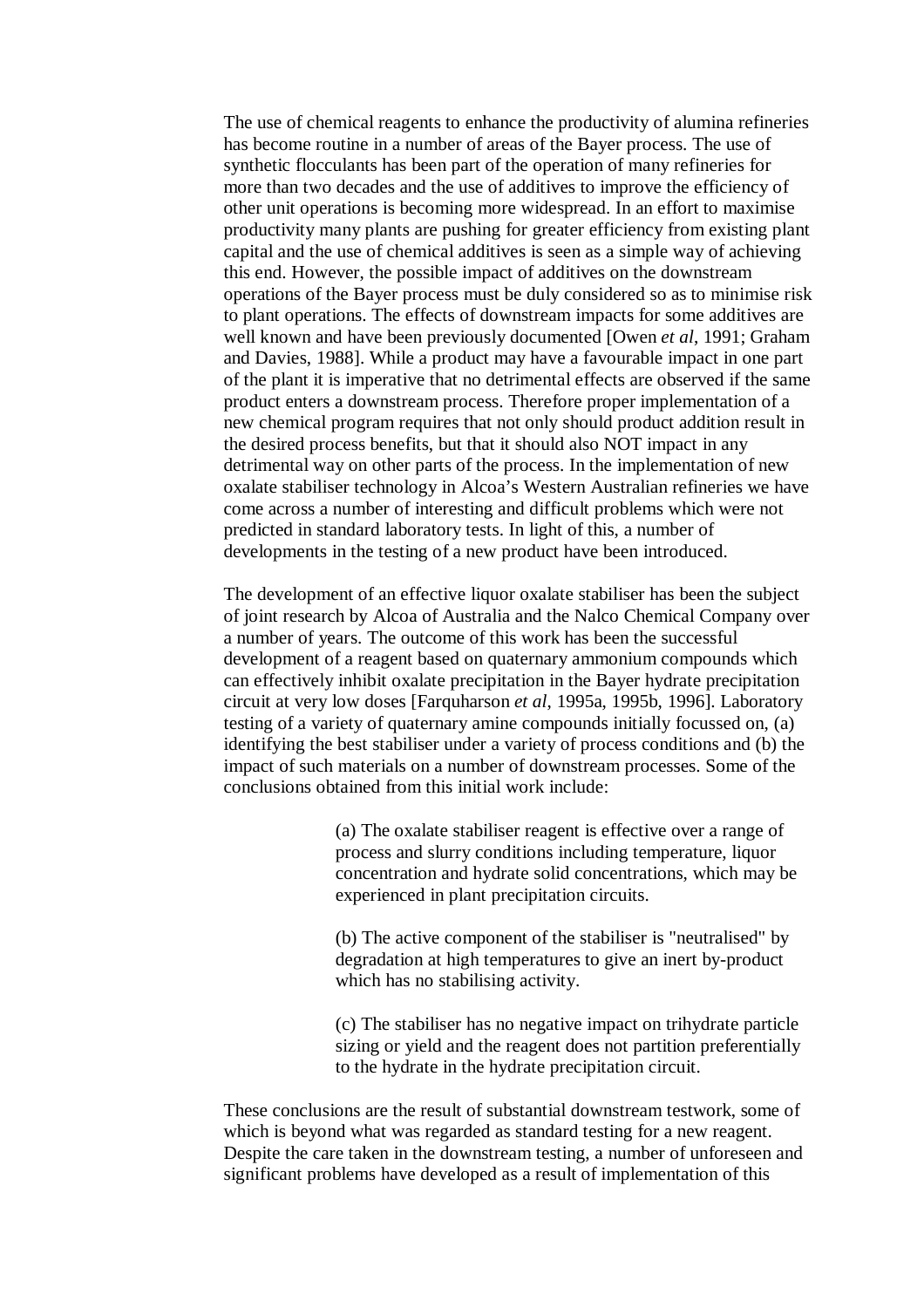technology onto Bayer plants. The fact that, despite some new recent concerns, these problems have been substantially overcome is both a triumph and a relief. The lessons learnt during the testing and implementation of the stabiliser are a useful guide for the implementation of other reagents into process streams and have been documented in this paper.

### **2.0 BACKGROUND**

As well as the direct impact (both positive and negative) of reagents on plant operations, the cyclic nature of the process and the severe conditions experienced often results in chemical breakdown and/or buildup of additives. Therefore the downstream impact of the degradation products of chemical additives is also an important aspect of the risk assessment process. While many Bayer plant operators understand the implications of the downstream effects of the degradation products of reagents, the full implications of the subtleties of these effects were demonstrated in a plant crisis which occurred prior to any stabiliser plant trials. The root cause of this severe process problem was eventually tracked to increased addition of a certain chemical additive. However, the detrimental downstream effects of this reagent were only evident under (a) elevated additive concentration when (b) the digestion products of one component of the initial reagent was (c) recycled in a process stream where (d) it was not initially added. Unless these four criteria were met, no detrimental impact was observed.

Testing of the degradation products of this additive using the standard screening tests would not have predicted the problem, nor would they be expected to do so. It is only under a more stringent testing regime that these interactions became evident. In light of this result, consideration of such interactions, and the subtle impacts which may occur, have broadened the scope of downstream testing with a wider range of tests now being part of the product development phase for new reagents.

### **3.0 STABILISER IMPLEMENTATION**

### **3.1 Synergistic effects**

Initial use of the synthetic oxalate stabiliser Nalco 85680 (also known as Nalco 138) resulted in substantial and uncontrolled foaming in the liquor. While a number of conventional antifoam formulations were available to control this foam, the use of these resulted in stability loss rather than the desired stability gain because of an adverse interaction between the stabiliser and the antifoam. Figure 1 shows the dosing rates of the stabiliser and a conventional antifoam during a single bank trial and their combined impact on oxalate stability gap. It can be seen that during low antifoam dosing periods the oxalate stability gap is relatively high, however during higher antifoam dosing periods stability is substantially reduced. As a result of this interaction between the stabiliser and antifoam the development of a non-interacting antifoam or "liquor conditioner" was required. A range of such reagents were developed and these have since been incorporated into the stabiliser formulation to address the foaming issue.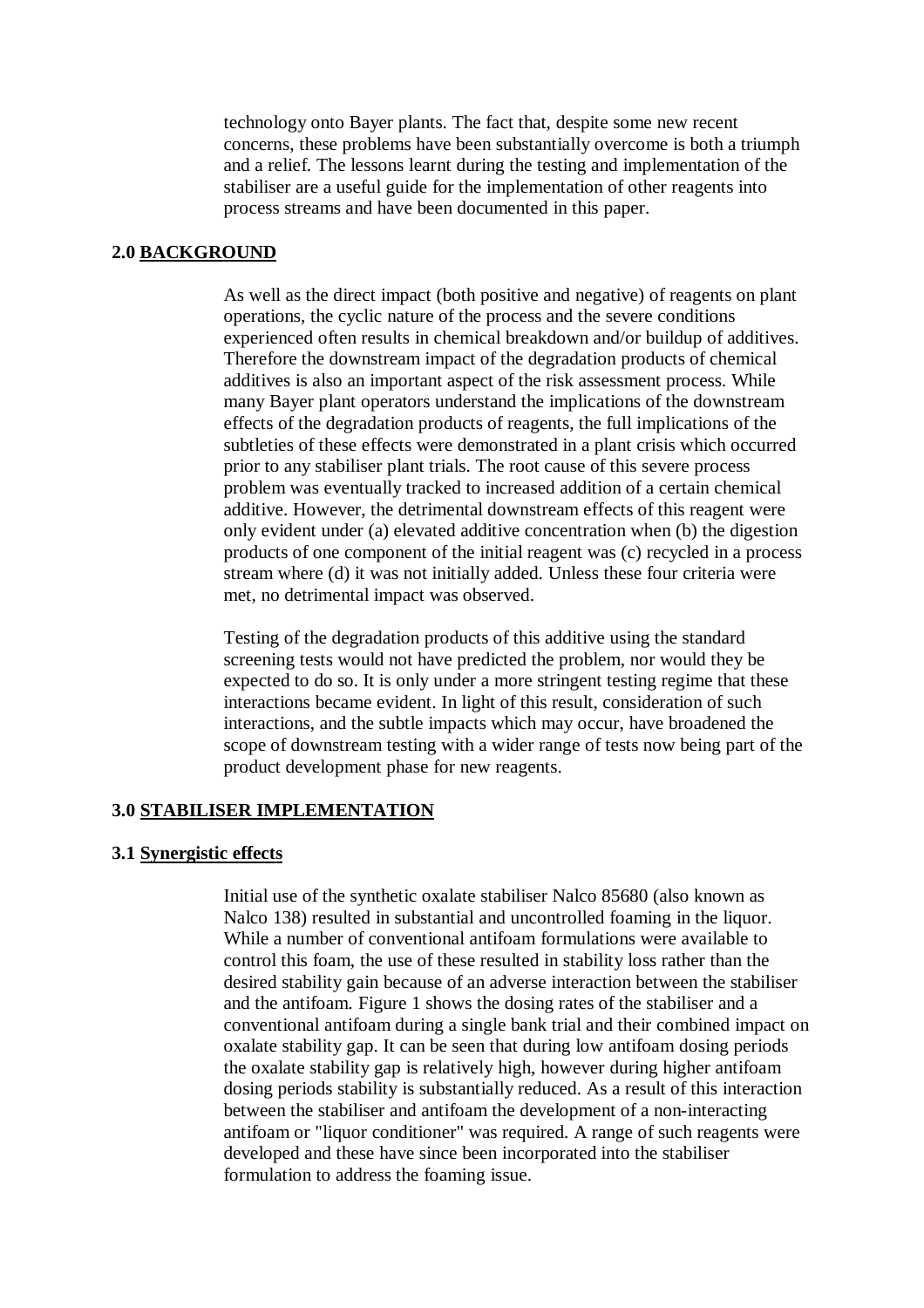

**Figure 1.0**



The key issue in the interaction of the stabiliser and antifoams is that the antifoam components interact to make the stabiliser adsorb to the solids. Previous work [Farquharson *et al*, 1995a] has shown that the stabiliser does not partition to the hydrate solids under precipitation tank conditions but rather remains in the solution. However, with the addition of conventional antifoams, the stabiliser preferentially partitions to the hydrate solids. Table 1 shows the percent of stabiliser recovered in spent liquor in tests where stabiliser has been added to a slurry under simulated precipitation conditions. The analysis of stabiliser in the liquor showed that greater than 70% of the stabiliser can be removed from solution by addition of some types of antifoams. The removed stabiliser was consequently measured on the trihydrate solids. In contrast to this it can be seen that other, more compatible, "liquor conditioners" do not reduce stabiliser recovery below the control value.

## **Table 1.0**

Recovery of 85680 stabiliser from liquor with the addition of conventional and newly developed antifoams after simulated precipitation conditions

| <b>Treatment</b> | % Stabiliser recovered<br>in spent liquor |
|------------------|-------------------------------------------|
|------------------|-------------------------------------------|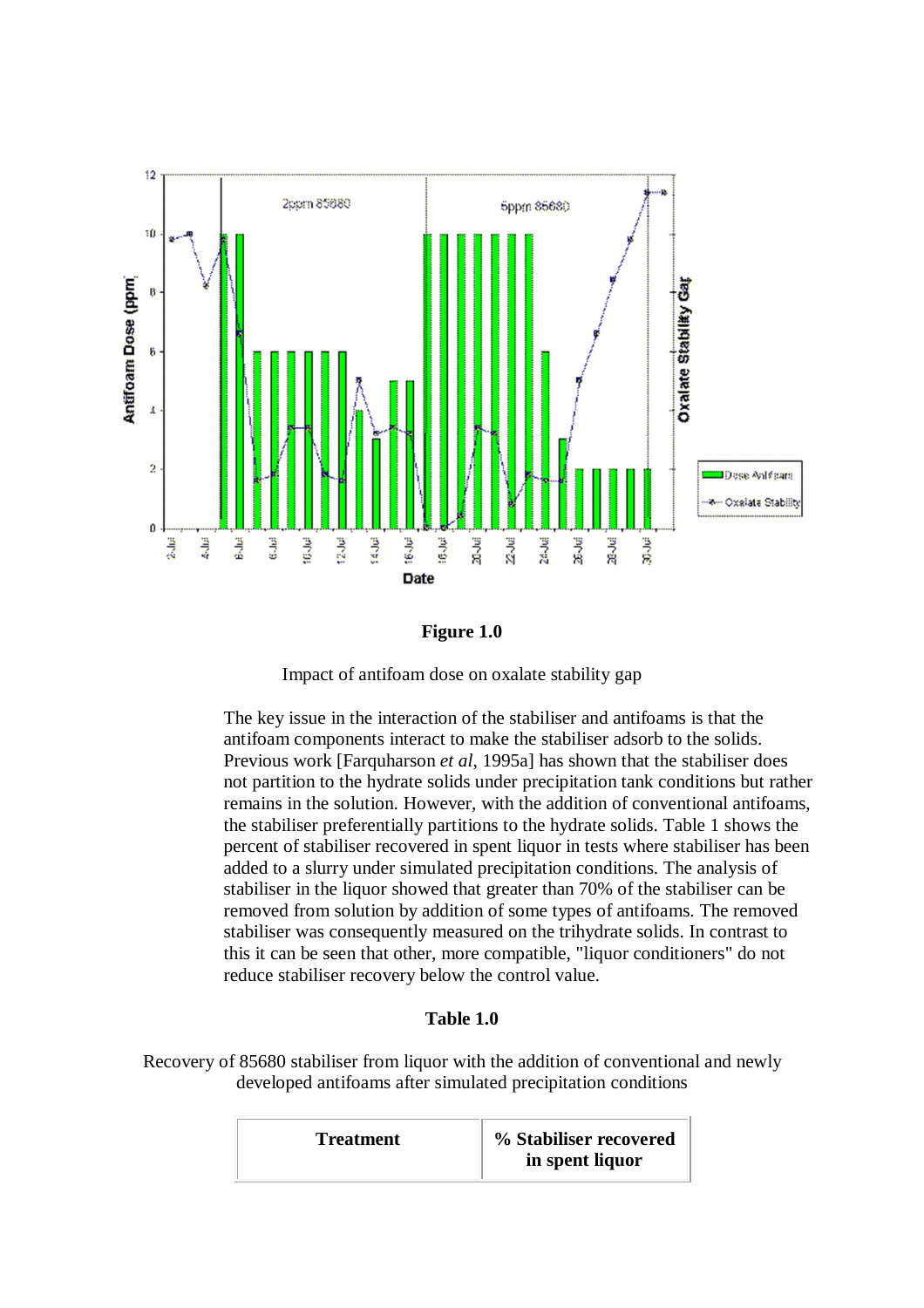| Control (85680 alone)        | > 85 |
|------------------------------|------|
| $85680 + Antifoam$           | -30  |
| $85680 + Liquor Conditioner$ | > 85 |

In addition to the direct measurement of loss of stabiliser onto hydrate, the interaction between stabiliser and antifoams can also be assessed by the impact of both reagents on oxalate precipitation in the absence of trihydrate. The oxalate stabiliser is a known oxalate "poison" whereby it reduces the ability of oxalate crystals to grow by adsorbing to the crystal surface. This effect is significantly increased in the presence of an interacting material such as a conventional antifoam. Table 2 shows the impact of the stabiliser and antifoams on oxalate yield. The impact is measured in a test which simulates the precipitation of oxalate in the removal process used by Alcoa with the measure of yield being proportional to the final oxalate concentration of the liquor. It can be seen in Table 2 that the stabiliser itself causes the final liquor oxalate concentration to be elevated compared to the control due to the poisoning of the seed, however, this effect is significantly increased in the presence of incompatible antifoam. This impact has particularly important consequences for plants which practice oxalate side-stream removal since the interaction of the two reagents could result in substantial "poisoning" and therefore inefficient removal of oxalate from the liquor stream. The detrimental downstream impact of such events are well known to many alumina refineries.

#### **Table 2.0**

Enhancement of the poisoning impact of stabiliser with conventional antifoams

| <b>Treatment</b>             | <b>Final Liquor</b><br>[Oxalate] |  |
|------------------------------|----------------------------------|--|
|                              | (g/L)                            |  |
| Control                      | 2.21                             |  |
| 85680                        | 2.34                             |  |
| $85680 + Antifoam$           | 3.01                             |  |
| $85680 + Liquor Conditioner$ | 2.34                             |  |

This clearly demonstrates that not only must the downstream impacts of individual reagents be tested but also the combination of reagents. In many cases laboratory testing may not be required but at the very least careful consideration of possible synergistic effects is recommended.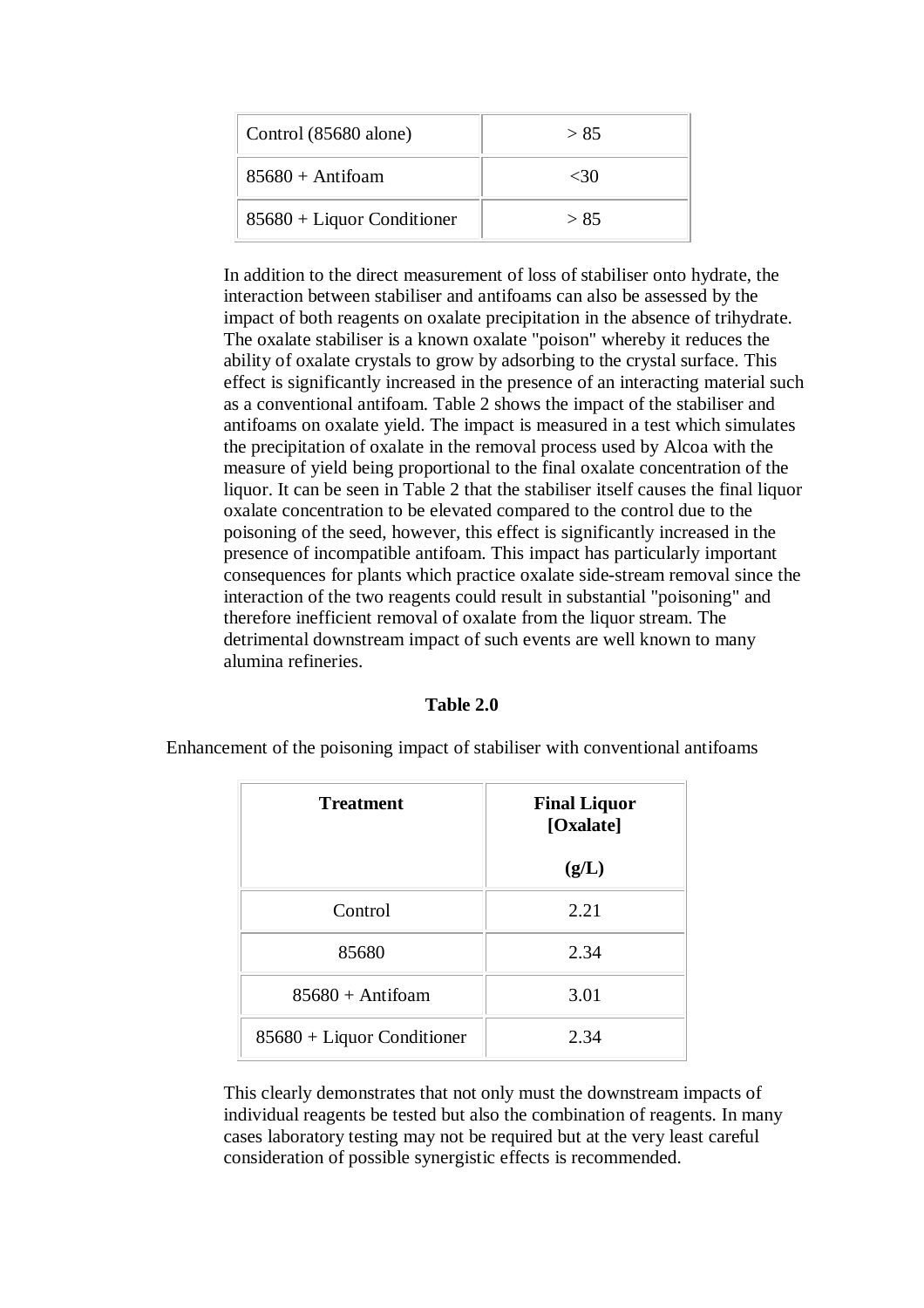An example of more desirable synergy can be found in the use of crystal growth modifiers (CGM's) in the Bayer industry. These reagents have been used for well over a decade and substantial documentation and experience has shown how the impact of these reagents can be managed to enhance plant productivity [Roe, Owen and Jankowski, 1988]. However, it is also well known that the individual components of CGM formulations have a reduced impact compared to the formulated products [Owen *et al*, 1991]. In this case, a synergistic effect has been utilised to enhance a desired impact. The complex nature of synergistic effects in the Bayer process is an area that requires some thought so as to maximise the effectiveness of process additives and minimise risk during plant trials.

#### **3.2 Suspected trihydrate yield impacts**

With the experience of such complex interactions in mind, and with the lessons learnt from these problem episodes, the full plant implementation of the oxalate stabiliser technology commenced in early 1997. The stabiliser was dosed to the precipitation stream of an entire plant. Shortly after dosing began a significant and sustained loss of trihydrate yield was observed in the process. Figure 2 shows a graph of the average end tank alumina to caustic ratios prior to and during the stabiliser dosing period. From this graph it appears that there is a correlation between the yield loss and the commencement of stabiliser dosing. Ultimately, through intensive laboratory and plant investigation, the cause of this loss was identified as having no relationship to the stabiliser, and hydrate yield has subsequently improved. Prior to this event, extensive laboratory and individual plant precipitation bank trials had shown no adverse effect on hydrate yield or sizing. Therefore this latter investigation focussed on reagent interactions and the impact of breakdown products.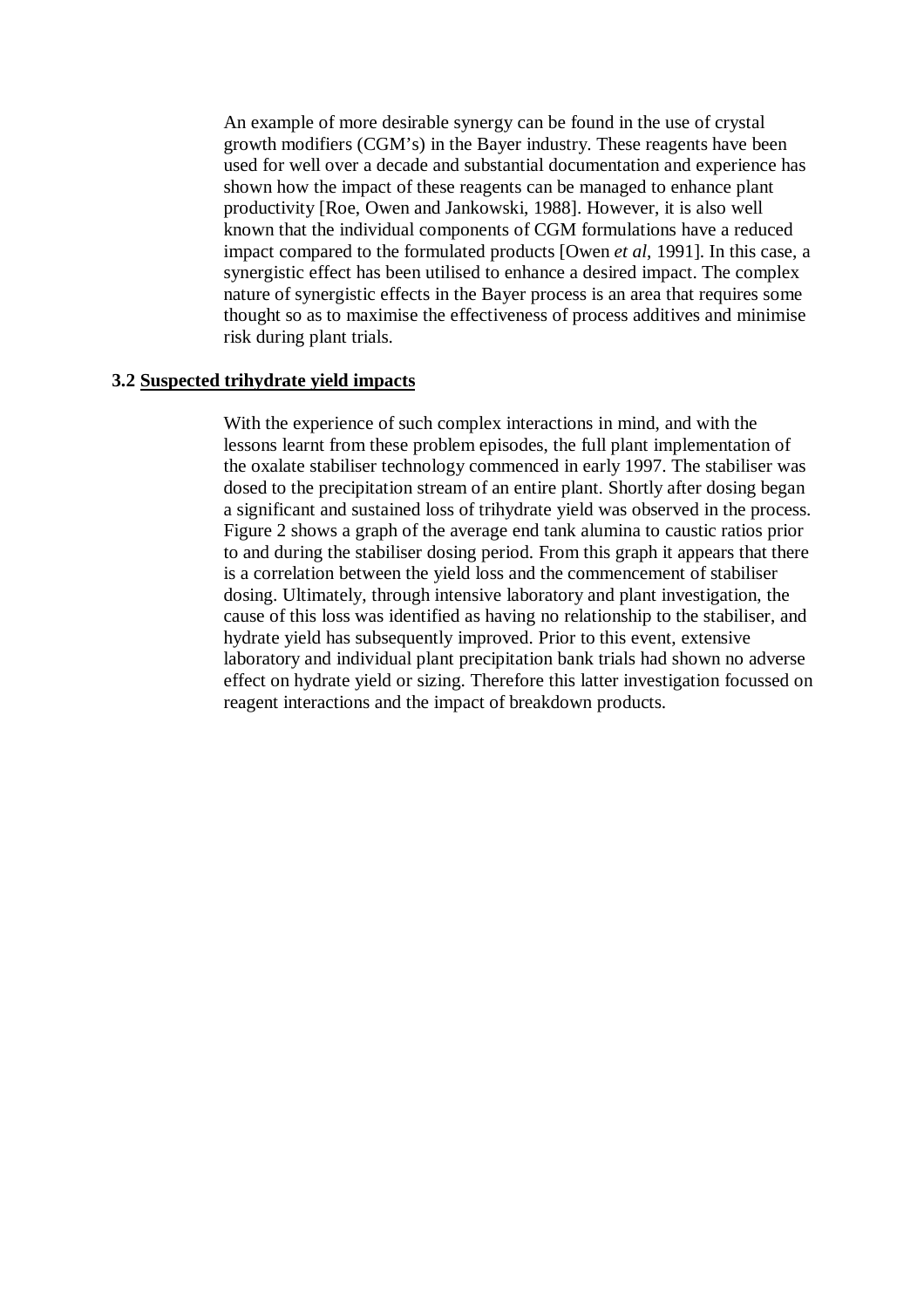

**Figure 2.0** 

End tank A/C ratio during non-dosing and stabiliser dosing periods

(Y axis is marked in increments of 0.010)

## **3.2.1 Assessment of possible trihydrate yield impacts**

Tests were conducted using liquor (undosed with stabiliser) from one of the Alcoa Western Australian refineries so as to obtain suitable baseline data. Two types of test were employed:

(a) Precipitation test. A precipitation bottle test was conducted by seeding stabiliser dosed liquor with coarse plant seed and mixing in a rotating water bath. The start liquor had a relatively high A/C so as to simulate the start of the precipitation process and A/C analyses were taken at intervals (typically 4 and 24 hours) to assess the progress of precipitation. It is important to note that end A/C values are not end tank values but rather an indicator of precipitation efficiency.

(b) Recycle Test. The conditions used for this test were the same as for the precipitation test above but the seed used was "preconditioned" by allowing the adsorption of an additive to its surface. This was done by adding the reagent to a trihydrate slurry in spent liquor and equilibrating in a rotating water bath over night. The slurry was then filtered and the solids collected (unwashed) and used as seed in a precipitation tests.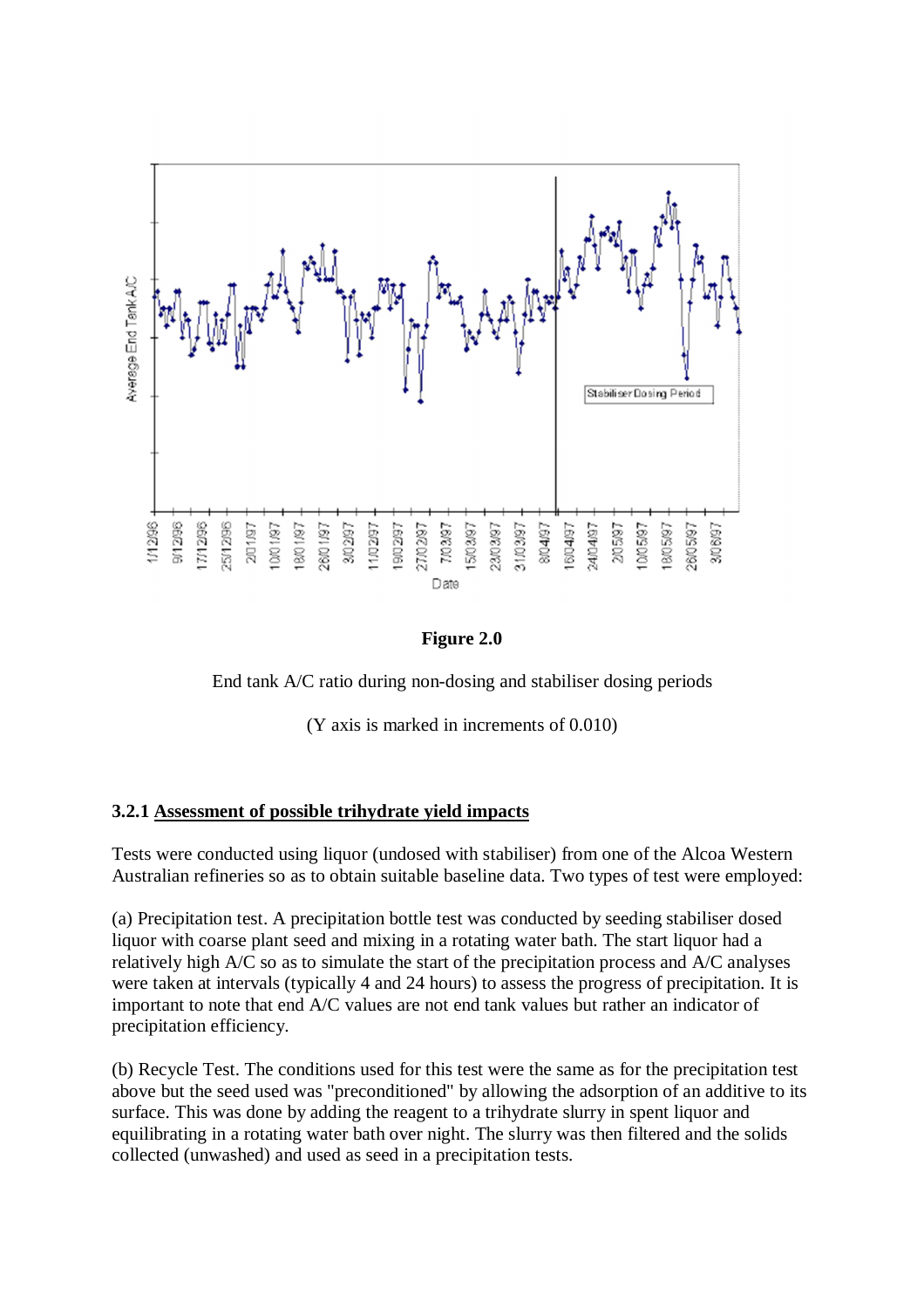The range of reagents tested include:

- o 85680 liquor oxalate stabiliser
- o 96AUS042 liquor conditioner
- o 96AUS085 combined stabiliser and liquor conditioner
- o 85705 hydrate flocculant
- o 94AUS046 antifoam known to interact with stabiliser
- o Component Z a component in a process input stream suspected to be a problem

Initial work concentrated on the recycle impact of the various reagents being tested since all previous downstream testing on the impact of these reagents on trihydrate yield and sizing had been conducted using only "single cycle" precipitation tests. Table 3 shows the impact of reagents "adsorbed" onto the seed and tested in a recycle test. (Note that the adsorption of the reagents onto the seed is not proven in these tests. The use of the term adsorption merely indicates the opportunity for such an effect rather than a definitive statement of the phenomenon.) Duplicate samples for each dosing condition were taken with two parallel series of tests being conducted. In the first series the liquor in the precipitation run was undosed while in the second series it was dosed with 5ppm of oxalate stabiliser 85680. The data show that in all cases there was no apparent impact on trihydrate yield since end A/C ratios remain unchanged for the stabiliser dosed samples.

Further tests on these reagents were conducted at lower preconditioning step doses (20ppm for stabiliser and 50ppm for conditioners/antifoams) and addition to undosed liquor in the precipitation step. No impact on trihydrate yield was observed so the test was repeated with addition to the precipitation step of the same reagent mix and dose as that of the adsorption step. That is, 20 or 50ppm of the same reagents to both preconditioning and precipitation phases. Again, no impact on final A/C ratio was observed when compared to undosed control samples.

The possibility of an interaction of the stabiliser with an unknown component in the plant liquor was tested by addition of the stabiliser and conditioner to a precipitation test using liquor from the refinery where the hydrate yield problem was observed. Table 4 shows the results for some single cycle precipitation tests which indicate, as previously, no detrimental effect on hydrate yield since the end A/C ratios for the dosed tests are similar to the control.

### **Table 3.0**

Treatment and end liquor A/C for two series of tests. Series A was run under conditions of no additive addition to the start liquor and series B used liquor which was dosed with 5ppm of oxalate stabiliser (85680). Start  $A/C = 0.599$ 

| <b>Seed Treatment</b>                               | <b>Average A/C</b> |              | Average A/C      |              |
|-----------------------------------------------------|--------------------|--------------|------------------|--------------|
| (Dose used in precondition step) (A) Undosed Liquor |                    |              | (B) Dosed Liquor |              |
|                                                     | $T = 4hrs$         | $T = 22$ hrs | $T = 4hrs$       | $T = 22$ hrs |
| Control                                             | 0.567              | 0.451        | 0.566            | 0.452        |
| 85680 (100ppm)                                      | 0.567              | 0.453        | 0.565            | 0.452        |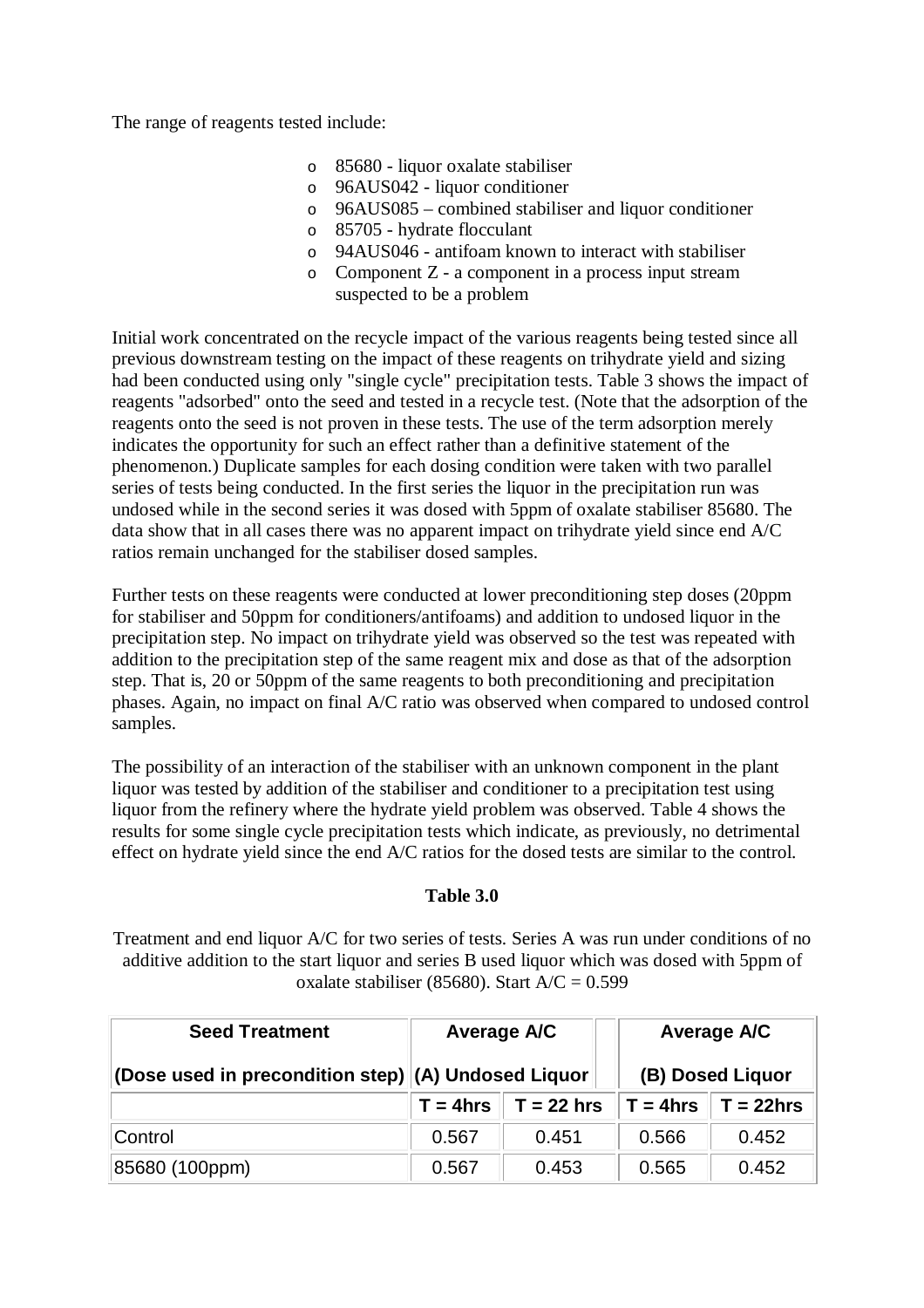| 96AUS085 (150ppm)           | 0.566 | 0.451 | 0.564 | 0.447 |
|-----------------------------|-------|-------|-------|-------|
| 85680/94AUS046 (100/200ppm) | 0.565 | 0.451 | 0.564 | 0.444 |
| 85680/96AUS042 (100/200ppm) | 0.565 | 0.450 | 0.562 | 0.448 |

### **Table 4.0**

| <b>Treatment</b>                 |          | $\angle$ A/C at T = 18hrs |  |  |
|----------------------------------|----------|---------------------------|--|--|
|                                  | Sample 1 | Sample 2                  |  |  |
| Control                          | 0.452    | 0.451                     |  |  |
| 85680 (20ppm)                    | 0.452    | 0.452                     |  |  |
| 85680 (20ppm) + 96AUS042 (50ppm) | 0.452    | 0.451                     |  |  |

Treatment and end test  $A/C$  for test 4. Start  $A/C = 0.600$ 

While the digestion products of the stabiliser are well characterised and their impact on oxalate precipitation thoroughly investigated in previous work, tests of their impact on hydrate precipitation, specifically under recycle conditions, had not been fully examined. Although the chemical nature of these reagents and their degradation products were not expected to influence hydrate yield, laboratory tests were carried out to confirm this.

Table 5 shows the results for the precipitation tests carried out with addition of digested and undigested stabiliser. The tests were designed to assess the effects of stabiliser digestion products, antifoams and the hydrate flocculant 85705 on hydrate precipitation. The hydrate flocculant had been used in the plant without issue for a considerable period prior to the introduction of the stabiliser. The tests reported here were also designed to address any synergistic effects between the digestion products of the stabiliser and the hydrate flocculant. The reagents were added to a high A/C liquor and digested (in liquor only) then transferred to precipitation test bottles and seeded as normal. In addition to the bomb digestion of the stabiliser, a tertiary amine which is the major known digestion product of the active component in the stabiliser formulation, was also added to an undigested liquor sample in the precipitation test stage for comparison. A lower liquor volume in this test was used due to size restrictions on the digestion bombs and this led to poorer replication in the data. Nonetheless, there appears to be no significant impact on precipitation yield of the digestion products or a combination of digested reagents.

While these reagents have no significant impact on trihydrate yield directly, their interaction with other process input streams was also tested. In particular, one process input stream (not a specialty chemical) contained one component (Z) which was suspected to have some impact on trihydrate precipitation. Tests were conducted using this component in combination with both stabiliser and conditioner. Table 6 shows the results from this testwork. The data indicate that no synergistic effect is found with the stabiliser and component Z at low doses but that component Z by itself acted as a hydrate poison at high doses. This was confirmed in further testing in a recycle test (refer to Table 7).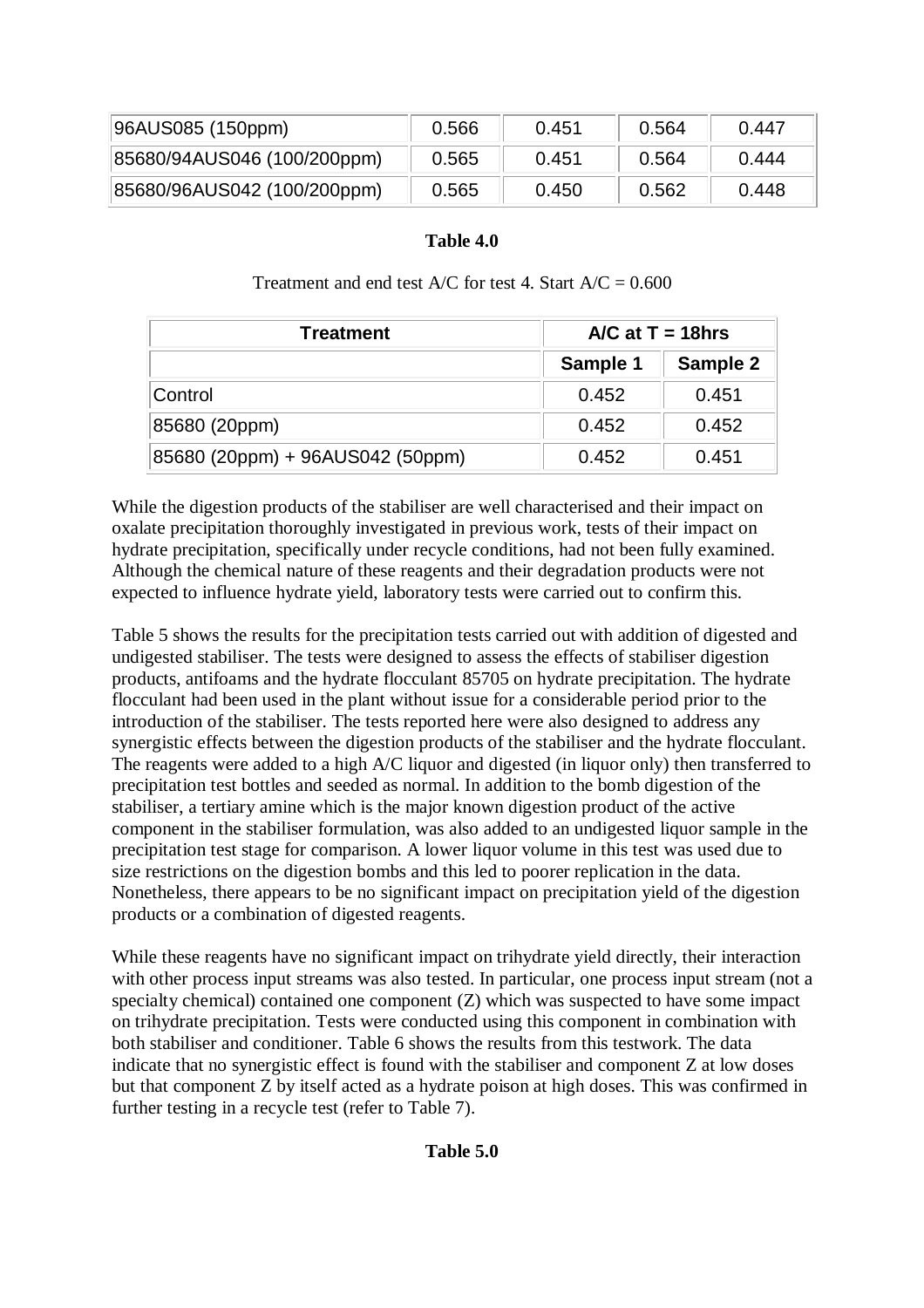Treatment and end liquor A/C. Bottles 1-10 were subjected to digestion.

Bottles 11-20 were not digested. Start  $A/C = 0.603$ .

| <b>Bottle</b> | Treatment        | $\triangle$ /C at T = 20hrs |          |  |
|---------------|------------------|-----------------------------|----------|--|
|               |                  | Sample 1                    | Sample 2 |  |
| 1/6           | Control          | 0.443                       | 0.443    |  |
| 2/7           | 85680            | 0.446                       | 0.444    |  |
| 3/8           | 85680 + 96AUS042 | 0.440                       | 0.445    |  |
| 4/9           | H <sub>152</sub> | 0.443                       | 0.444    |  |
| 5/10          | 85680 + 85705    | 0.445                       | 0.441    |  |
| 11/12         | Control          | 0.450                       | 0.453    |  |
| 13/14         | 10ppm 85705      | 0.452                       | 0.452    |  |
| 15/16         | 20ppm 85705      | 0.453                       | 0.456    |  |
| 17/18         | 50ppm 85705      | 0.457                       | 0.451    |  |
| 19/20         | 20ppm Amine      | 0.453                       | 0.451    |  |

Doses used were:  $85680 = 20$ ppm;  $85705 = 20$ ppm;  $96AUS042 = 50$ ppm

### **Table 6.0**

Treatment and end liquor A/C from a standard precipitation test. In the last batch of this test doses used were:  $Z = 200$ ppm;  $85680 = 20$ ppm;  $96AUS042 = 50$ ppm

| Treatment        | $\triangle$ /C at T = 3hrs |          | $\triangle$ /C at T = 15hrs |          |
|------------------|----------------------------|----------|-----------------------------|----------|
|                  | <b>Sample</b>              | Sample 2 | <b>Sample</b>               | Sample 2 |
| Control          | 0.584                      | 0.584    | 0.492                       | 0.491    |
| Z(200ppm)        | 0.584                      | 0.585    | 0.495                       | 0.497    |
| Z(2000ppm)       | 0.599                      | 0.598    | 0.512                       | 0.515    |
| Z/85680/96AUS042 | 0.580                      | 0.581    | 0.493                       | 0.492    |

Further confirmation of the impact of component Z on hydrate yield was afforded by a dose response test using the precipitation test method. The data shown in Table 8 indicates a clear impact with increasing dose as end liquor A/C increases by up to 0.3. As a result of this work, further investigation into the impact of the process stream containing component Z and the minimisation of this impact was undertaken.

## **Table 7.0**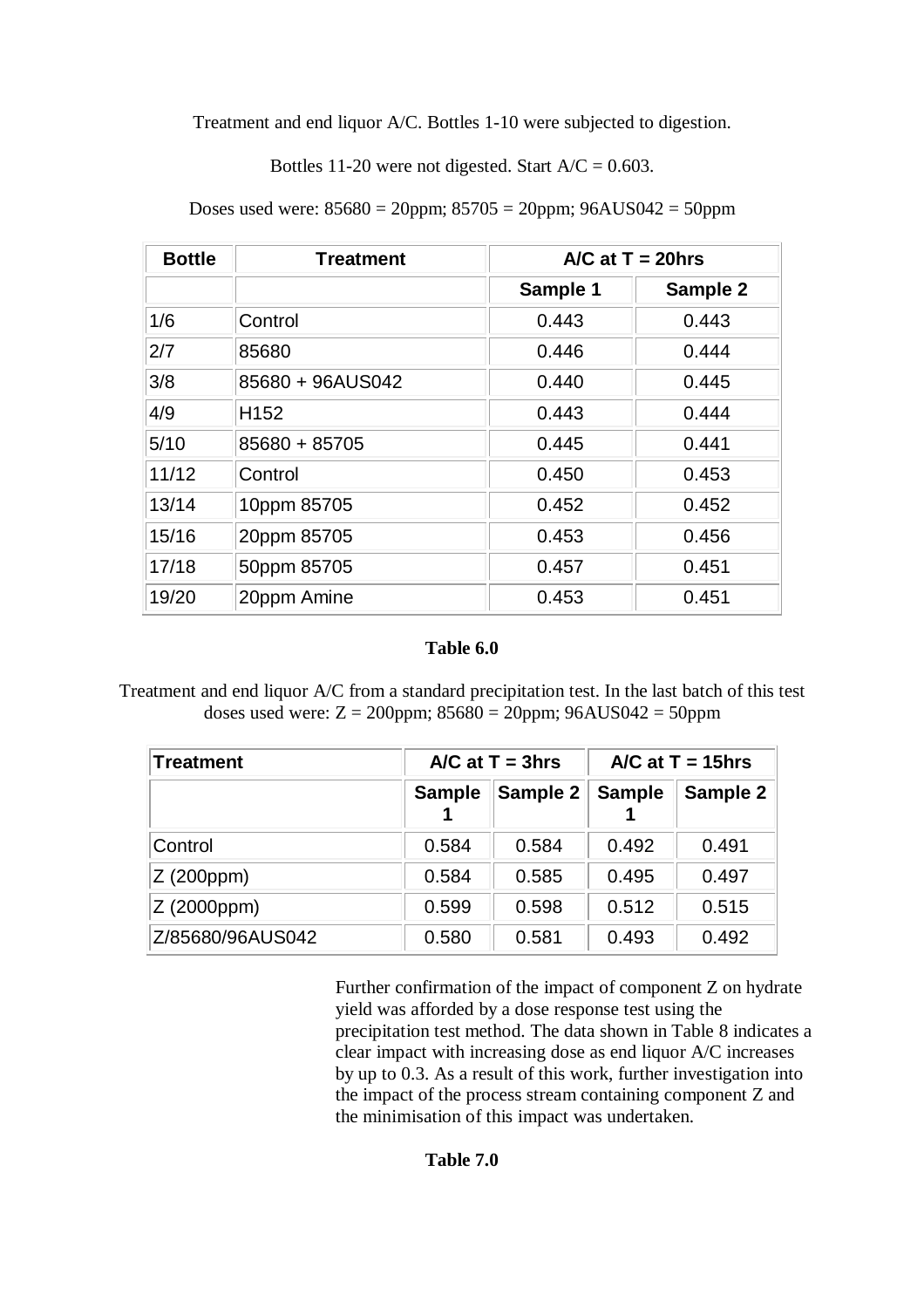Treatment and end liquor A/C from recycle tests. Doses used were:

 $Z = 200$ ppm;  $85680 = 20$ ppm;  $96AUS042 = 50$ ppm

| <b>Adsorption/Precipitation Treatment</b> | $\triangle$ /C at T = 19hrs |          |
|-------------------------------------------|-----------------------------|----------|
|                                           | Sample 1                    | Sample 2 |
| Control                                   | 0.475                       | 0.476    |
| Ζ                                         | 0.483                       | 0.485    |
| Z/85680                                   | 0.474                       | 0.475    |
| Z/96AUS042                                | 0.479                       | 0.476    |
| Z/85680/96AUS042                          | 0.476                       | 0.477    |

### **Table 8.0**

Treatment and end liquor A/C from precipitation test

| <b>Treatment</b> | $\triangle$ /C at T = 17hrs |          |  |
|------------------|-----------------------------|----------|--|
|                  | Sample 1                    | Sample 2 |  |
| Control          | 0.468                       | 0.468    |  |
| Z (500ppm)       | 0.482                       | 0.481    |  |
| Z (1000ppm)      | 0.487                       | 0.487    |  |
| Z (2000ppm)      | 0.496                       | 0.496    |  |

While these laboratory tests indicated no impact of the stabiliser or conditioner on hydrate yield, more comprehensive testing together with plant trials of the stabiliser technology were subsequently conducted to assess the impact of the additive on hydrate yield under true plant conditions. A series of stabiliser on/off trials were conducted on a single precipitation unit with close monitoring of the final end tank ratios. These trials were conducted over a period of two months. While quantification of the effects of the stabiliser were difficult it was nonetheless concluded from this work that, rather than inhibiting yield, use of the stabiliser has a significant, but small, positive effect on precipitation yield [Thomas, 1997]. That is, use of the stabiliser resulted in a small yield increase. Further laboratory tests [Harrison, 1998] also indicated a small but statistically significant increase in precipitation yield in the presence of the stabiliser. The magnitude of this impact on the plant in this case is not sufficient to justify use of the stabiliser for this purpose alone, however, the positive nature of this effect highlights the fact that not all downstream impacts of chemical reagents may be negative.

## **4.0 CONCLUSIONS**

When developing new technology and implementing it in operational plants there will always be a certain amount of risk involved. These risks can never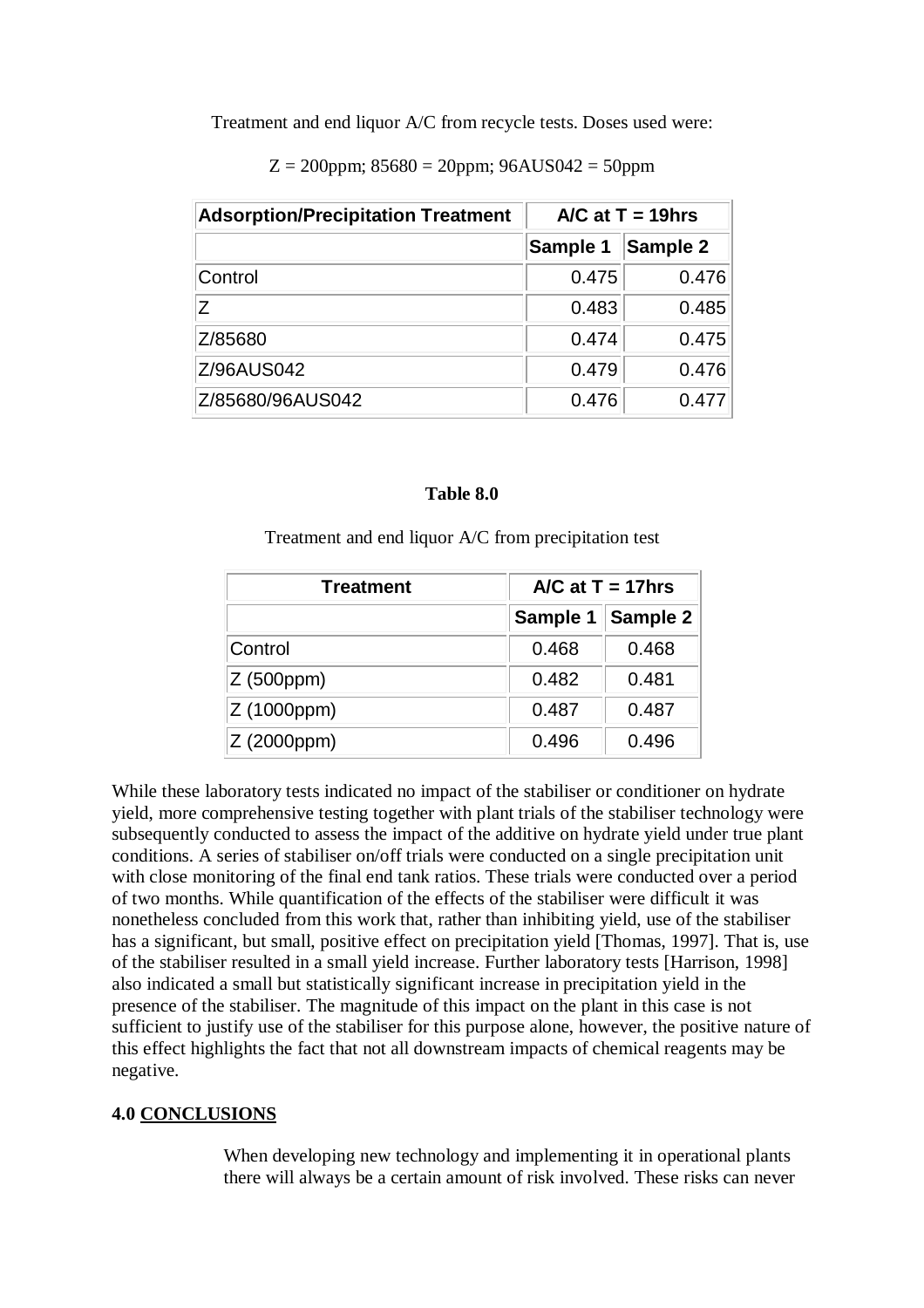be eliminated completely by laboratory testing since it is currently not possible to exactly mimic plant processes on the laboratory scale. However, significant minimisation of the risks can be achieved through laboratory test work combined with proper downstream testing and a thorough consideration of any likely impacts. This involves not only consideration and/or testing of the reagents themselves, but also their digestion products. In addition, the interaction of new products with other reagents or species in the process must be considered. The combination of these two paths leads to consideration of the interaction of digestion products of one reagent with the digestion products of another (or others). The possible laboratory testing regime could be considerably large however a knowledge of both reagent chemistry and process conditions can limit the workload to an acceptable sub-set of tests which adequately assess the risk. The cooperative research efforts afforded by the investigation into the new oxalate stabiliser technology has allowed a blending of both process knowledge and reagent understanding such that the stabiliser has been implemented in an alumina refinery with maximum effect and minimal risk to plant operations.

# **ACKNOWLEDMENTS**

The authors wish to acknowledge the significant contribution of Stephen Grocott to the development and testing of the oxalate stabiliser technology. In addition, the efforts of the following people to the completion of this work are gratefully acknowledged; Rochelle Cornell and David Pannett for contributions to the precipitation testing, Shelly Attiwell and David del Pino for the analytical work and Phil Ticehurst for coordinating the valued assistance of refinery staff.

### **REFERENCES**

Farquharson, G.J., Gotsis, S., Kildea, J.D, Grocott, S.C. and Gross, A.E., "Development of an Effective Liquor Oxalate Stabiliser," Light Metals, pp. 95-101 (1995a).

U.S. Patent 5,385,586, Farquharson, G.J., Kildea, J.D, Grocott, S.C. and Gross, A.E. (1995b).

Farquharson, G.J., Gotsis, S., Kildea, J.D, and Grocott, S.C., "The Role of Quaternary Ammonium Compounds in Stabilising Sodium Oxalate in Bayer Liquors," Proceedings of the 4th International Alumina Quality Workshop, pp. 447-456 (1996).

Graham, G.A. and Davies, T.J., Chemical Additives for the Bayer Process: Buyer Beware," Proceedings of the 1st International Alumina Quality Workshop, pp. 142-152 (1988).

Harrison, I.R., Private Communication, 1998.

Owen, D.O., Connelly, L.J., Dimas, P.A., Gross, A.E. and Passantino, N.L., "Evaluation of Downstream Effects of Specialty Chemicals in the Bayer Process," Light Metals, pp. 173-178 (1991).